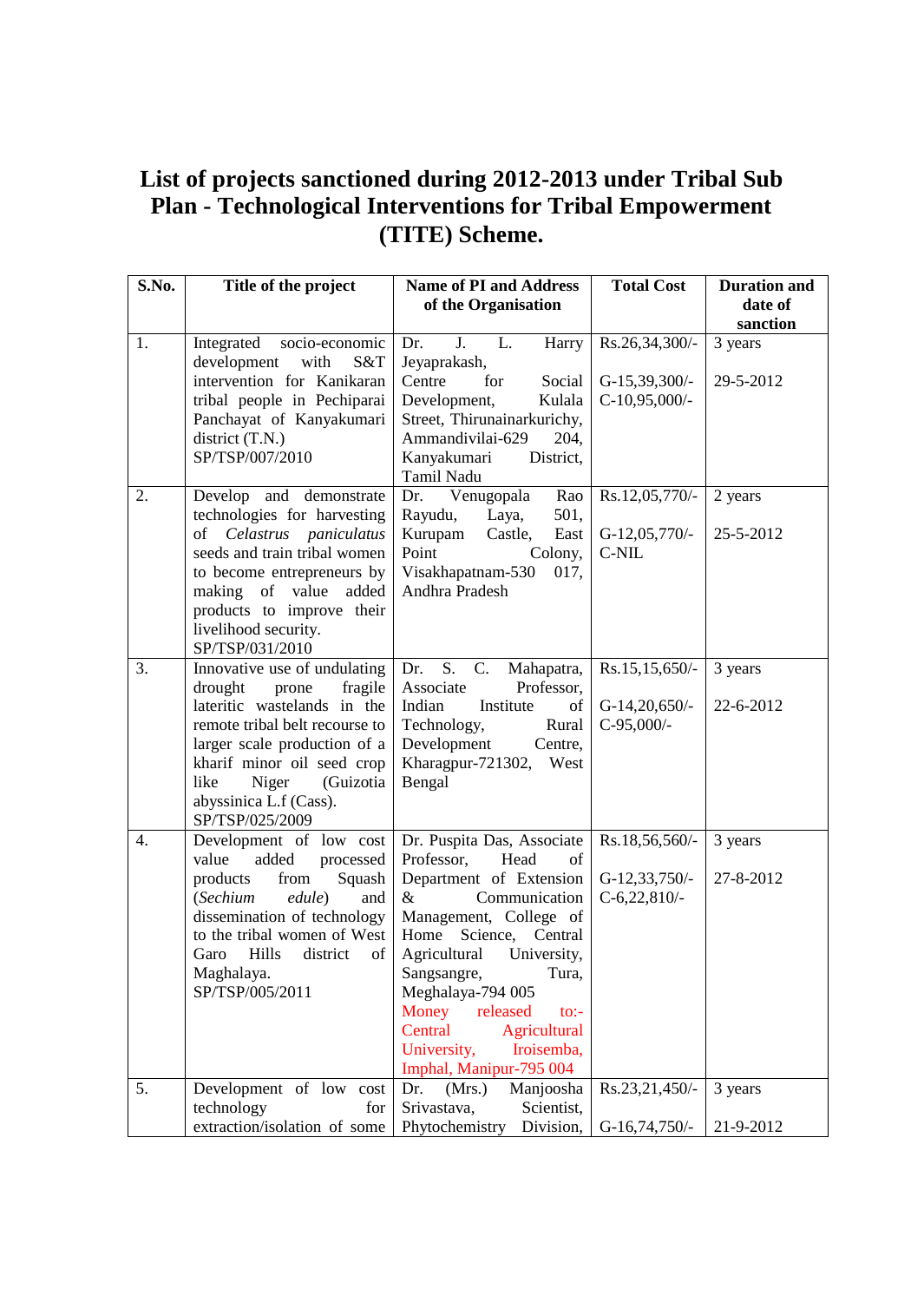|     | lesser know natural gums                         | <b>Botanical</b><br><b>National</b>                   | $C-6,46,700/-$                      |            |
|-----|--------------------------------------------------|-------------------------------------------------------|-------------------------------------|------------|
|     | and value addition thereof.                      | Research Institute, Rana                              |                                     |            |
|     | SP/TSP/018/2010                                  | Pratap Marg, P.B. No.436,                             |                                     |            |
|     |                                                  | Lucknow-226001                                        |                                     |            |
| 6.  | of<br>tribal<br>Empowerment                      | Dr. Chaluvachari, Scientist                           | Rs.27,59,339/-                      | 2 years    |
|     | women towards livelihood                         | Head,<br><b>B</b> ,<br>Section                        |                                     |            |
|     | improvement<br>through                           | Moriculture                                           |                                     | 16-10-2012 |
|     | sustainable sericulture and                      | Division/Mulbery                                      | <b>KSSRDI-</b>                      |            |
|     | integrated<br>associated                         | Physiology<br>Section,                                | Rs.17,19,839/-                      |            |
|     | farming system practices.                        | <b>Karnataka</b><br><b>State</b>                      | $G-15,68,700/-$                     |            |
|     | SP/TSP/016/2009                                  | <b>Sericulture Research and</b>                       | $C-1,51,139/$ -                     |            |
|     |                                                  | <b>Development</b><br>Institute,                      |                                     |            |
|     |                                                  | Thalaghattapura,                                      | BID-K-                              |            |
|     |                                                  | Kanakapura<br>Road,                                   | Rs.10,39,500/-                      |            |
|     |                                                  | Bangalore-560 062.                                    | G-10,39,500/-                       |            |
|     |                                                  | &                                                     | C-NIL                               |            |
|     |                                                  | Dr. I. I. Hugar, BAIF                                 |                                     |            |
|     |                                                  | <b>Institute</b><br>for<br><b>Rural</b>               |                                     |            |
|     |                                                  | Development-Karnataka,                                |                                     |            |
|     |                                                  | Kamadhenu, P.B. No.3,                                 |                                     |            |
|     |                                                  | Sharadanagara, Tiptur-572                             |                                     |            |
|     |                                                  | 202, Tumkur Dist.                                     |                                     |            |
| 7.  | Organizing<br>income                             | Shri<br>S.<br>Nesamony,                               | Rs.7,12,720/-                       | 2 years    |
|     | generation programme for<br>scheduled<br>tribe   | Gandhigram<br>Social                                  |                                     | 23-11-2012 |
|     | women<br>and                                     | Welfare and Study Centre,<br>Chanthamukku,<br>Vithura | G-5,17,320/-                        |            |
|     | production<br>through<br>marketing of mushrooms. | P.O.,                                                 | $C-1,95,400/-$                      |            |
|     | SP/TSP/015/2011                                  | Thiruvananthapuram-695                                |                                     |            |
|     |                                                  | 551, Kerala                                           |                                     |            |
| 8.  | Enabling tribal farmers of                       | Kumar,<br>Dr.<br>Sanjay                               | $\overline{\text{Rs}}$ .17,14,760/- | 2 years    |
|     | Uttar Pradesh through hands                      | Scientist-C,<br>Technology                            |                                     |            |
|     | training<br>and<br>on                            | and Business Development                              | $G-14, 14, 760/$                    | 22-11-2012 |
|     | demonstration<br>in                              | (TBD), Central Institute of                           | $C-3,00,000/$ -                     |            |
|     | conservation and cultivation                     | Medicinal and Aromatic                                |                                     |            |
|     | of economically important                        | Plants,<br>P.O.<br>CIMAP,                             |                                     |            |
|     | medicinal<br>and<br>aromatic                     | Lucknow-226015                                        |                                     |            |
|     | plants.                                          |                                                       |                                     |            |
|     | SP/TSP/011/2010                                  |                                                       |                                     |            |
| 9.  | Exploration & utilization of                     | Shri<br>Chandan<br>Tamuly,                            | Rs.15,22,180/-                      | 3 years    |
|     | wild edible plants consumed                      | Scientist<br><b>B</b> ,<br>Natural                    |                                     |            |
|     | by ST people of Arunachal                        | Product Chemistry, North                              |                                     | 23-11-2012 |
|     | Pradesh for socio economic                       | East Institute of Science &                           | $G-13, 14, 190/-$                   |            |
|     | development of the state.                        | Technology,<br><b>Branch</b>                          | $C-2,07,990/-$                      |            |
|     | SP/TSP/019/2010                                  | Itanagar, P.O. Naharlagun,                            |                                     |            |
|     |                                                  | Post Box-212 G Sector,                                |                                     |            |
|     |                                                  | Dist:<br>Papum<br>Pare,                               |                                     |            |
|     |                                                  | Arunachal Pradesh, Pin-                               |                                     |            |
|     |                                                  | 791 110.                                              |                                     |            |
| 10. | Intervention<br>for                              | Dr. S. Seshadri,                                      | Rs.8,72,400/-                       | 2 years    |
|     | supplementary<br>livelihood                      | AMM<br>Shri<br>Murugappa                              |                                     |            |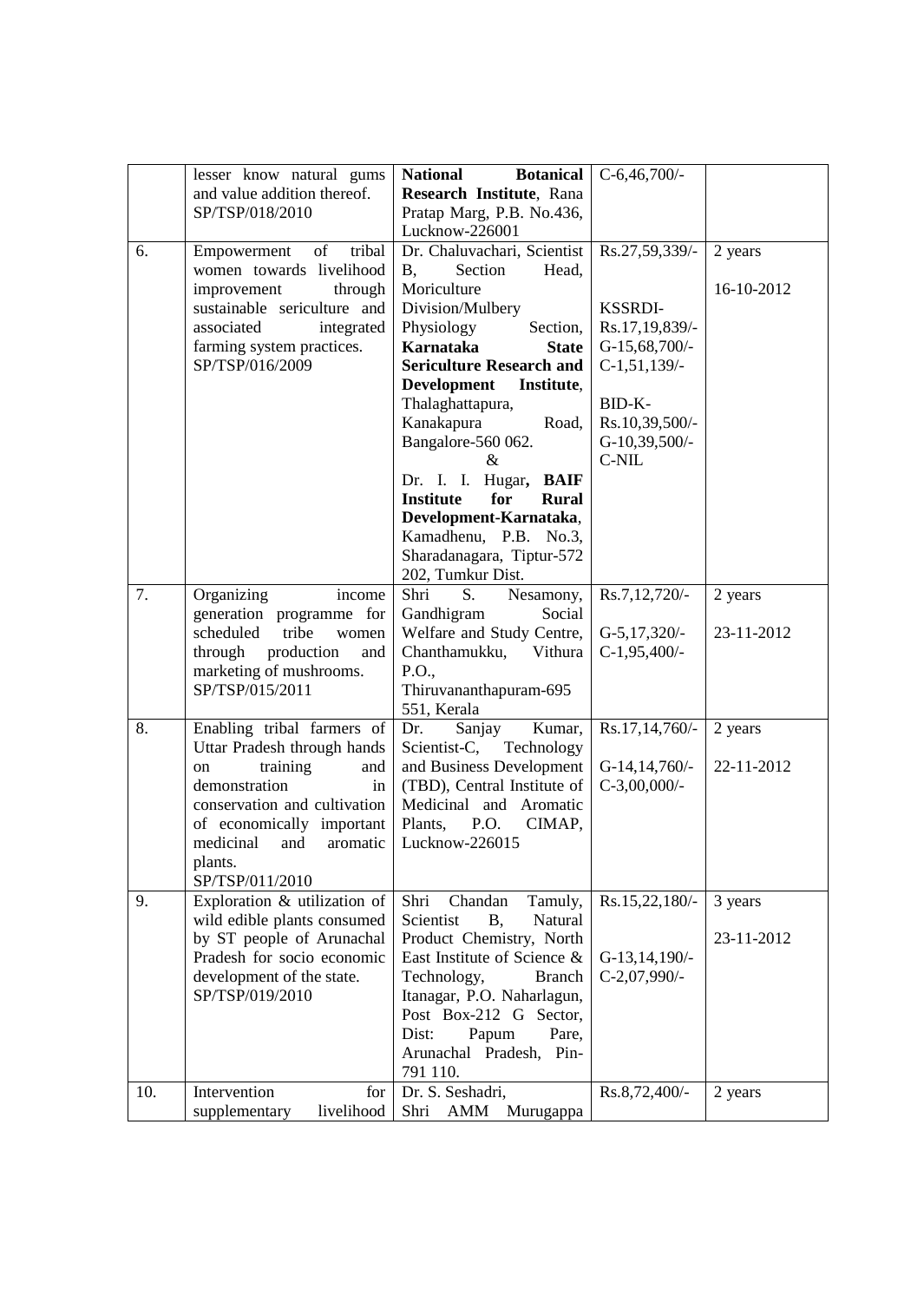|     | <b>NTFP</b><br>activities<br>for                        | Chettiar Research Centre,                     | $G-5, 12, 400/-$ | 27-11-2012 |
|-----|---------------------------------------------------------|-----------------------------------------------|------------------|------------|
|     | tribes<br>dependent<br>through                          | Taramani, Chennai-600                         | $C-3,60,000/$ -  |            |
|     | cultivation<br>backyard<br>$\&$                         | 113, Tamil Nadu                               |                  |            |
|     | processing<br>of<br>selected                            |                                               |                  |            |
|     | medicinal plants.                                       |                                               |                  |            |
|     | SP/TSP/013/2010                                         |                                               |                  |            |
| 11. | Enabling<br>farmers<br>of                               | Dr. Alok Krishna, Scientist                   | Rs.13,60,000/-   | 3 years    |
|     | Bundelkhand through hands                               | EII, Department of Survey                     |                  |            |
|     | on training, demonstration                              | and<br>Impact<br>Studies,                     | $G-9,10,000/-$   | 10-12-2012 |
|     | and processing of medicinal                             | Division of Technology                        | $C-4,50,000/$ -  |            |
|     | and<br>aromatic<br>plants                               | and<br><b>Business</b>                        |                  |            |
|     | cultivation<br>tribal<br>mainly                         | Development,<br>Central                       |                  |            |
|     | pockets of district Lalitpur,                           | Institute of Medicinal and                    |                  |            |
|     | Uttar Pradesh.                                          | Aromatic<br>Plants,<br><b>P.O.</b>            |                  |            |
|     | SP/TSP/17/2010                                          | CIMAP, Lucknow-226015                         |                  |            |
| 12. | Demonstration<br>and                                    | F <sub>r</sub><br>Dr.<br>Lalnunmawia,         | Rs.20,39,417/-   | 3 years    |
|     | dissemination of sustainable                            | Assistant<br>Professor,                       |                  |            |
|     | land use technology in the                              | Mizoram<br>University,                        |                  | 11-12-2012 |
|     | hilly terrains of Mizoram.                              | Department of Forestry,                       | $G-18, 33, 652/$ |            |
|     | SP/TSP/023/2010                                         | School of Earth Sciences                      | $C-2,05,765/-$   |            |
|     |                                                         | &<br>Natural<br>Resources                     |                  |            |
|     |                                                         | Management, Aizawl: 796                       |                  |            |
|     |                                                         | 009, Mizoram, Post Box:                       |                  |            |
|     |                                                         | 190, Gram:MZU                                 |                  |            |
| 13. | Socio-economic                                          | Shri Brightson Thruvelo,                      | Rs.27,94,035/-   | 2 years    |
|     | development of<br>resource                              | Hills<br>Area<br>Socio-                       |                  |            |
|     | poor tribal families under                              | Development<br>Economic                       | $G-21,56,760/$ - | 28-01-2013 |
|     | Kangpokpi T. D. Block                                   | Kangpokpi<br>Association,                     | $C-6,37,275/-$   |            |
|     | through<br>Aloe-vera                                    | Town,<br>Sadar<br>Hills,                      |                  |            |
|     | cultivation.                                            | Senapati District Manipur                     |                  |            |
|     | SP/TSP/014/2009                                         | 795129.                                       |                  |            |
|     |                                                         |                                               |                  |            |
| 14. | Improvement of livelihood                               | Dr. R. S. Jarial, Assistant                   | Rs.17,63,070/-   | 3 years    |
|     | and socio-economic status                               | Scientist<br>(Plant                           |                  |            |
|     | of tribal community in dry                              | Y<br>Pathology),<br>Dr.<br>S                  | $G-10,18,006/$ - | 13-02-2013 |
|     | temperate zone of Himachal                              | University<br>$of \mid$<br>Parmar             | $C-7,45,064/-$   |            |
|     | Pradesh<br>through<br>Oyster                            | Horticulture and Forestry,                    |                  |            |
|     | mushroom.                                               | Regional<br>Horticultural                     |                  |            |
|     | SP/TSP/016/2011                                         | Research<br>Station,<br>Sub                   |                  |            |
|     |                                                         | Tabo, District Lalaul &                       |                  |            |
|     |                                                         | Spiti-172113,<br>Himachal                     |                  |            |
|     |                                                         | Pradesh.                                      |                  |            |
| 15  | Integrated Aqua Farming<br>System for sustainable rural | Shri<br>Khangembam                            | Rs.25,96,444/-   | 3 years    |
|     | livelihood security through                             | Brajamani Meetei,<br>Utlou Joint Farming-Cum- | $G-22,55,400/$ - | 27-2-2013  |
|     | training and demonstration                              | Pisciculture Co-operative                     | $C-3,41,044/-$   |            |
|     | Bishnupar<br>in<br>district,                            | Society Ltd., Bishnupur                       |                  |            |
|     | Manipur.                                                | District,<br>Utlou,<br>P.O.                   |                  |            |
|     | SP/TSP/007/2011                                         | Nambol, Manipur-795134                        |                  |            |
|     |                                                         |                                               |                  |            |